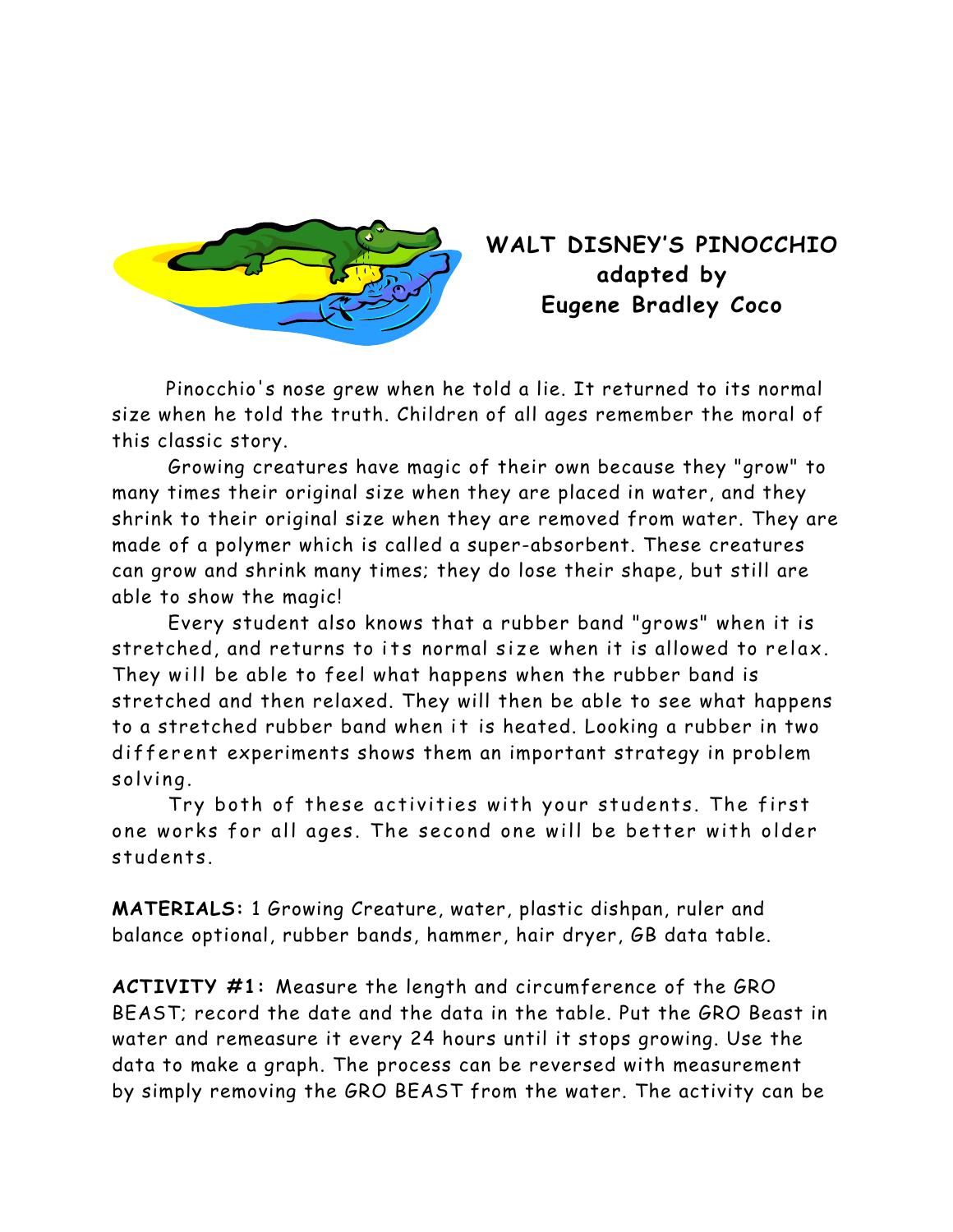repeated.

**TEACHER NOTES:** When I do this activity with second graders, I give them a sheet of centimeter (cm) graph paper, and have them trace the GRO BEAST on the paper. Then they can use a piece of string to determine the circumference/perimeter of the GRO BEAST. If I do it as an after-school activity, I send the GRO BEAST home in a gallon freezer Ziploc™ bag. The students put the GRO BEAST in water at home and complete the activity with their parents. They bring the GRO BEAST back in the bag for the next week's session. Students will ask if they can use a different liquid. We then discuss liquids that could spoil during the experiment such as orange juice, milk, or soda. The liquid should be predominately water. The chemical substance in the GRO Beast is hydrophilic or water-loving; it has the chemical structure to absorb a huge amount of water. It is similar to the chemical used in disposable diapers. It will break down in the presence of salt.

## **ACTIVITY #2:**

- 1. Place your thumbs through a heavy rubber band, one thumb at each end. Don't stretch the rubber band but touch it to your forehead or your lips. Does the band feel cool or warm or about the same? Repeat twice.
- 2. Move rubber band away from your face and stretch rubber band as far as you can; then touch stretched area to your forehead or lips. Does it feel warmer or cooler or about the same?
- 3. Move the stretched rubber band away from your face. Quickly let it relax and again hold it against your skin. Does it feel warm or cool?
- 4. Repeat several times.
- 5. **EXPLANATION:** If rubber band feels cool, it has absorbed or received heat from your skin. If it feels warm, it gives off heat to your skin (relaxed band = stretched band + heat).
- 6. Now, hang rubber band over a door knob, and hang a hammer on it so that it stretches. Observe what happens when you heat the stretched rubber band with a hair drier. Is this what you expected based on your first experiment?
- 7. **EXPLANATION:** Most materials expand when heated. Think of the liquid in a thermometer. This liquid contains small compact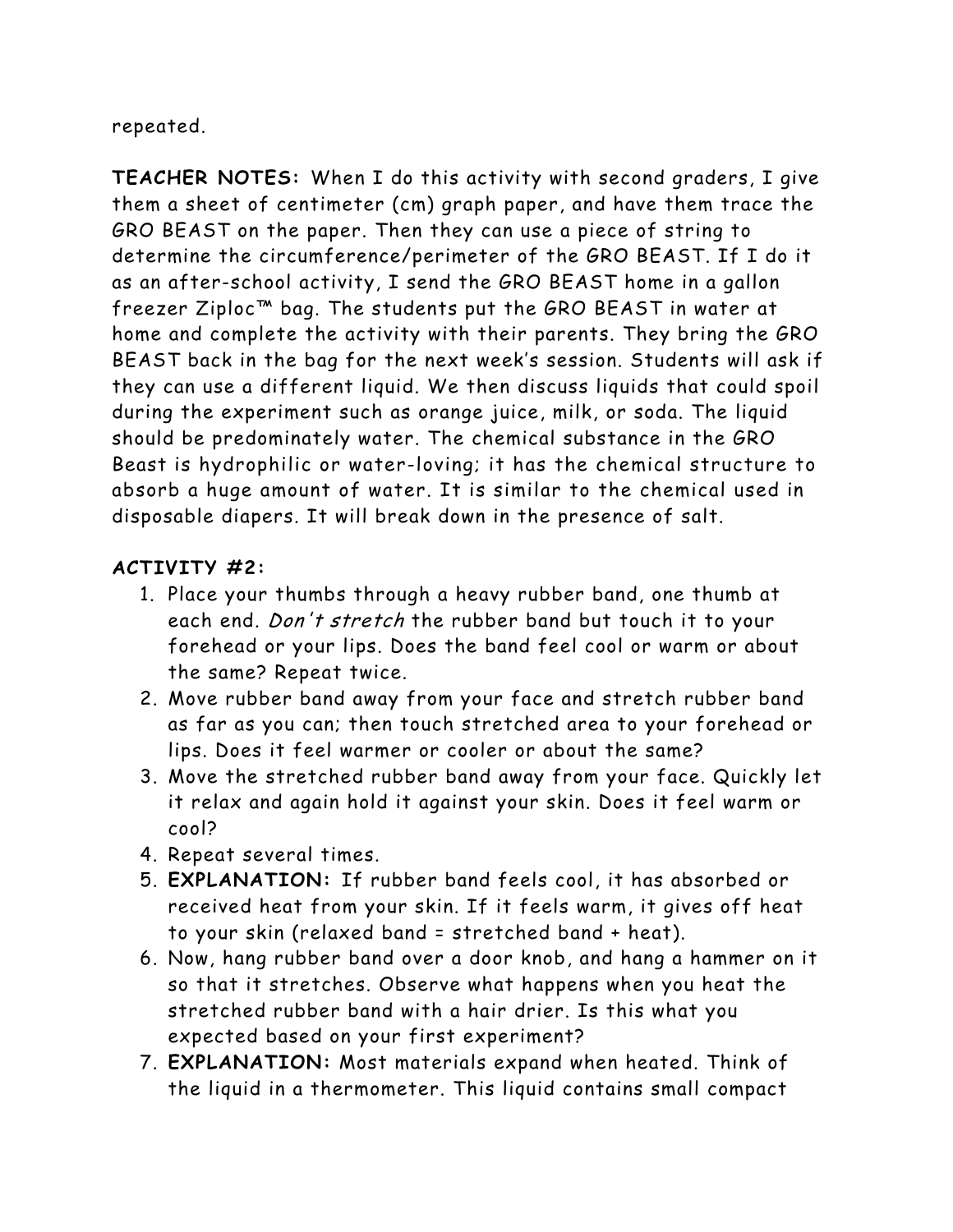molecules. Rubber is made of large, thread-like molecules whose sections move about when heated and pull other sections closer together(stretched + heat = relaxed rubber band). Think of rubber molecules as a piece of string stretched out on the table that starts to shake.

**SOURCE:** "Rubber Bands and Entropy", Hands-On Activities from ICE, Madison, Wisconsin.

#### **STANDARDS:**

**BSL:** 1.1, 1.3, 1.4, 3.1, 9.7, 11.4, 12.2, 12.4, 12.8, 12.12 **NCTM:** 4d, 10a, 10d, 12a **SCS:** A1, A2, B1, H2, H3, H5

Coco, Eugene Bradley. Pinocchio. Western Publishing Company, Inc., 1990, ISBN 0-507-12109-7.

**Source of GRO BEASTS:** Educational Innovations, Inc. 1-888-912-7474. www.teachersource.com